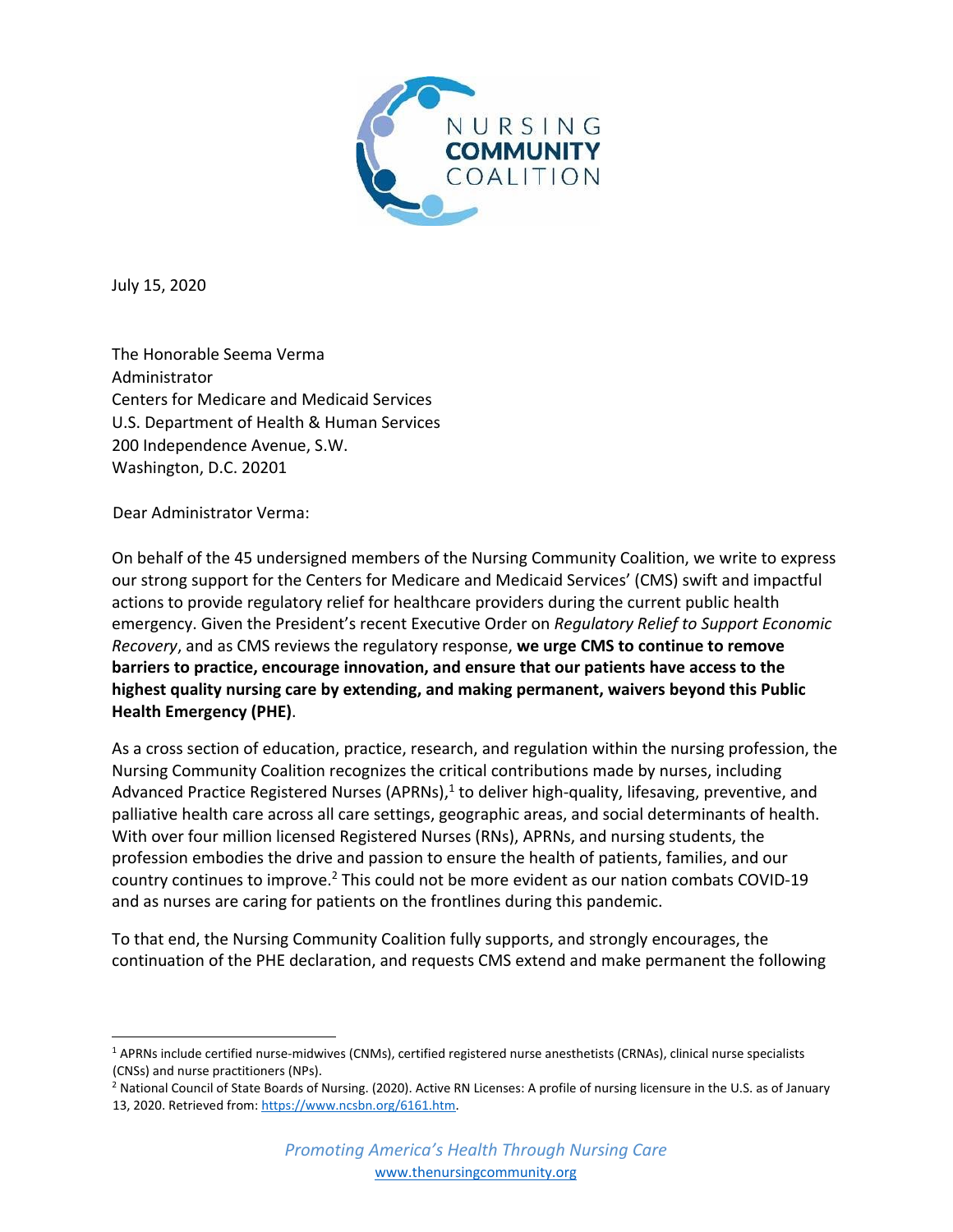blanket waivers, including, but not limited to:

- **Physician Services. 42 CFR §482.12(c)(1)–(2) and §482.12(c)(4):** Waiving requirements that Medicare patients be under the care of a physician, allowing nurses and APRNs to practice to the top of their licensure, while authorizing hospitals to optimize their workforce strategies.
- **Physician Visits. 42 CFR 483.30(c)(3):** Allowing nurse practitioners (NPs) and clinical nurse specialists to perform all mandatory visits in a SNF has enabled practices and SNFs to maximize their workforce. This waiver improves continuity of care and infection control by reducing unnecessary contacts between patients and multiple providers.
- **Physician Delegation of Tasks in SNFs. 42 CFR 483.30(e)(4)**: Allowing APRNs to practice to the top of their licensure ensures, especially during this PHE, that patients continue to receive immediate access to high quality healthcare.
- **Responsibilities of Physicians in Critical Access Hospitals (CAHs). 42 CFR § 485.631(b)(2):** Making the physician physical presence waiver permanent allows certain APRNS in CAHs to practice to the full extent of their education and clinical training and enables the entire health care team to practice to its fullest capacity in provider shortage areas.
- **Rural Health Clinics (RHCs) and Federally Qualified Health Centers (FQHCs):**
	- o **Physician Supervision of NPs in RHCs and FQHCs. 42 CFR 491.8(b)(1):** Waiving the physician supervision of APRNs in RHCs and FQHCs requirement has provided much needed workforce flexibility in rural and underserved communities where provider shortages are being exacerbated by COVID-19.
- **Anesthesia Services. 42 CFR §482.52(a)(5), §485.639(c) (2), and §416.42 (b)(2):** Allowing certified registered nurse anesthetists (CRNA), in accordance with a state emergency preparedness or pandemic plan, to practice to the full extent of their license by permanently extending the CMS waiver removing physician supervision as a Condition of Participation.
- **Flexibility for Telehealth:** Increased flexibility to provide telehealth to patients has been an essential component of providing care during COVID-19 and will continue to be integral to clinicians after the PHE. Specific telehealth provisions that we support making permanent include removing the geographic limitations, removing originating site restrictions so that patients can receive telehealth in their homes, removing the limitation on the number of telehealth services by Medicare providers, and increased coverage and reimbursement for audio-only telehealth services. We also support the expansion of telehealth to previously uncovered services and visits when the clinician determines that it is clinically appropriate.

These waivers, among others, remove barriers to care by allowing nurses and APRNs to practice to the full extent of their education and clinical training, while providing much needed regulatory flexibility during this PHE. The models of care implemented during these unprecedented times helps inform and improve healthcare throughout the nation. We urge you to extend, and make permanent these waivers so nurses and APRNs can continue to provide high quality health care to patients in all communities, including in rural and underserved areas, now and into the future.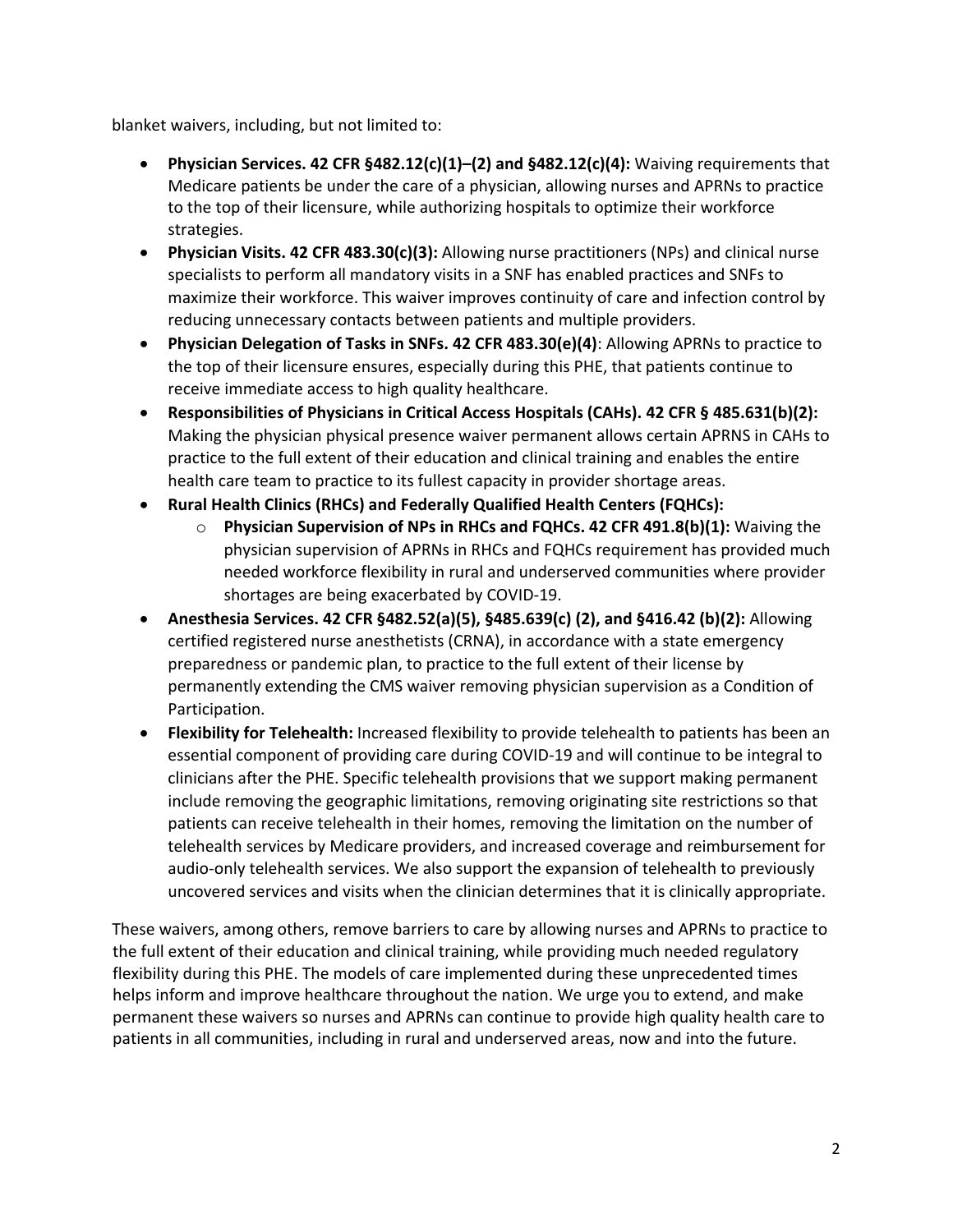We look forward to our continued work with CMS and if our organizations can be of any assistance, or if you have any questions, please contact the Nursing Community Coalition's Executive Director, Rachel Stevenson, at rstevenson@thenursingcommunity.org or at 202-463-6930, ext. 271.

## Sincerely,

Academy of Medical-Surgical Nurses Academy of Neonatal Nursing American Association of Colleges of Nursing American Association of Critical-Care Nurses American Association of Heart Failure Nurses American Association of Nurse Anesthetists American Association of Nurse Practitioners American Association of Post-Acute Care Nursing American College of Nurse-Midwives American Nephrology Nurses Association American Nurses Association American Nursing Informatics Association American Organization for Nursing Leadership American Public Health Association, Public Health Nursing Section American Psychiatric Nurses Association American Society for Pain Management Nursing Association of Community Health Nursing Educators Association of Pediatric Hematology/Oncology Nurses Association of periOperative Registered Nurses Association of Public Health Nurses Association of Rehabilitation Nurses Association of Veterans Affairs Nurse Anesthetists Association of Women's Health, Obstetric and Neonatal Nurses Commissioned Officers Association of the U.S. Public Health Service Dermatology Nurses' Association Friends of the National Institute of Nursing Research Gerontological Advanced Practice Nurses Association Hospice and Palliative Nurses Association Infusion Nurses Society International Association of Forensic Nurses International Society of Psychiatric-Mental Health Nurses National Association of Clinical Nurse Specialists National Association of Nurse Practitioners in Women's Health National Association of Pediatric Nurse Practitioners National Association of School Nurses National Black Nurses Association National Council of State Boards of Nursing National League for Nursing National Nurse-Led Care Consortium National Organization of Nurse Practitioner Faculties Nurses Organization of Veterans Affairs Oncology Nursing Society Preventive Cardiovascular Nurses Association